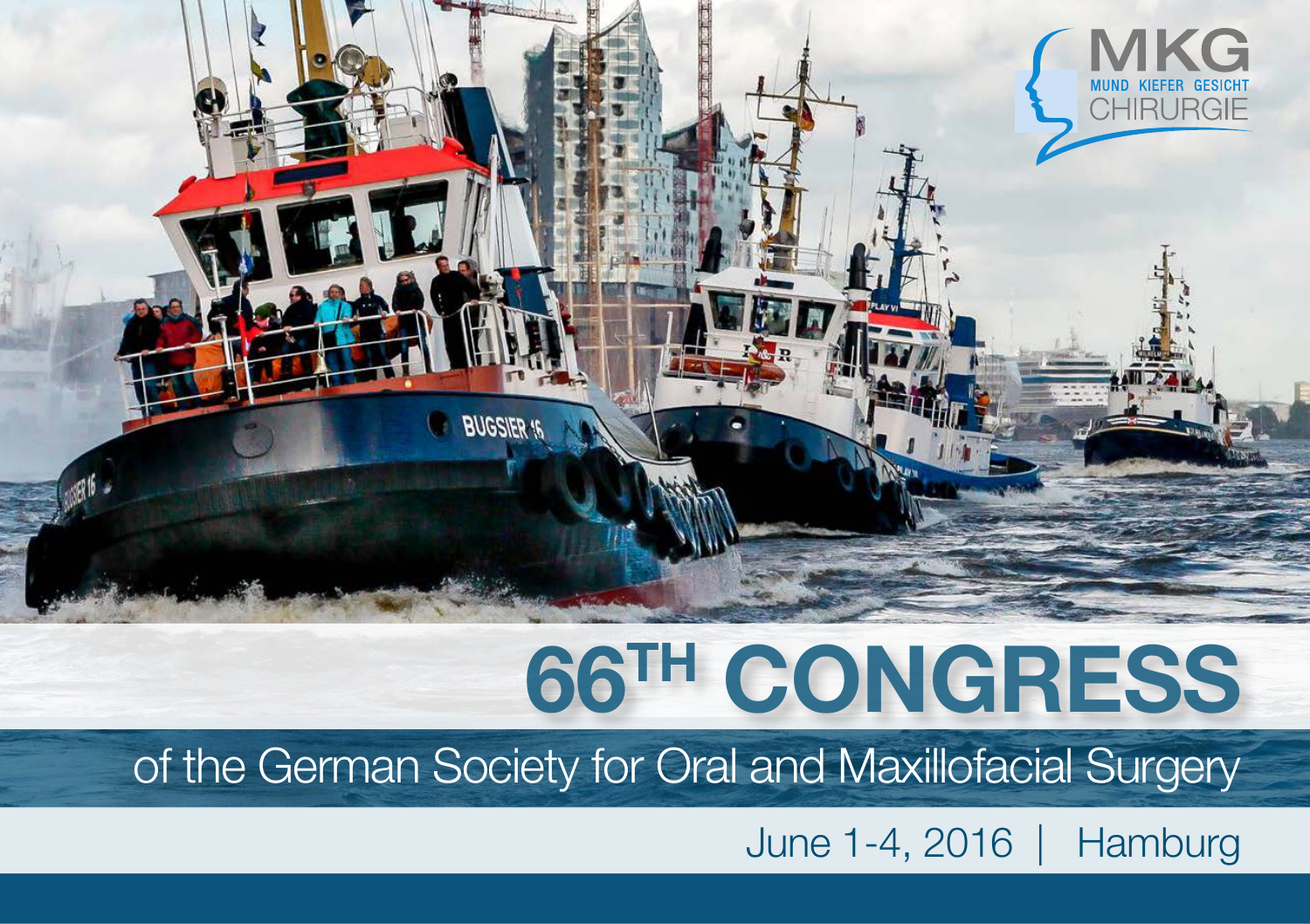**66th Congress** of the German Society for Oral and Maxillofacial Surgery

**June 1-4, 2016 | Hamburg**

# CONGRESS PRESIDENT Prof. Dr. Dr. Max Heiland, Hamburg

SCIENTIFIC BOARD Prof. Dr. Dr. Max Heiland, Hamburg | Dr. Kurt Dawirs, Essen

CONGRESS VENUE CCH - Congress Center Hamburg Am Dammtor | Marseiller Straße | 20355 Hamburg

### SOCIAL PROGRAM

**Thursday, June 2, 2016** Welcome Evening & Get-Together

**Friday, June 3, 2016** Congress Tour & Social Evening

### CONGRESS ORGANISATION

boeld communication GmbH Adlzreiterstr. 29 | 80337 Munich | Germany Tel. +49 (0)89 18 90 46-0 | Fax +49 (0)89 18 90 46-16 congress@bb-mc.com | www.bb-mc.com

# APPLICATION FOR LECTURES AND POSTERS

for the scientific program has to be submitted until October 31, 2015. abstract forms are available from mid-July under the heading "Veranstaltungen" on **www.mkg-chirurgie.de.**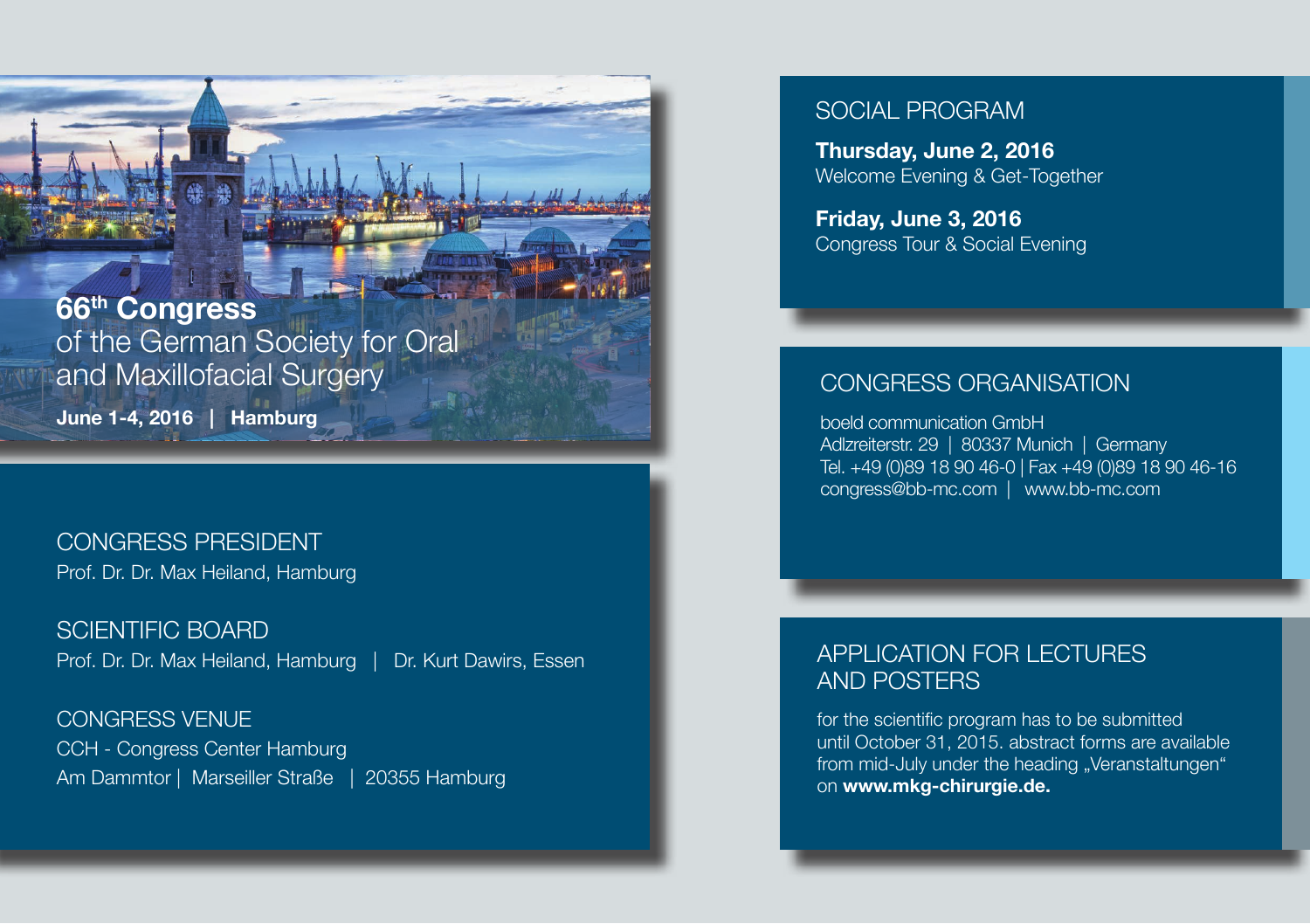# ADVANCES IN DIAGNOSTICS AND THERAPY OF HEAD AND NECK TUMORS

VALUE OF INDIVIDUAL IMPLANTS IN CMF SURGERY

TISSIUE ENGINEERING AND **BIOMATERIALS** 

#### INNOVATIONS IN ORAL **SURGERY**

SURGICAL THERAPY AND MEDICAL TREATMENT OF INFECTIONS IN THE HEAD AND NECK

#### AOCMF COURSE Advances in Maxillofacial Reconstruction (with Human Anatomical Specimens)

CADAVER COURSE - LOCAL FLAPS IN THE HEAD AND NECK

UPDATE - BONE LESIONS

RESIDENT MEETING

LUNCH SYMPOSIA AND **WORKSHOPS**